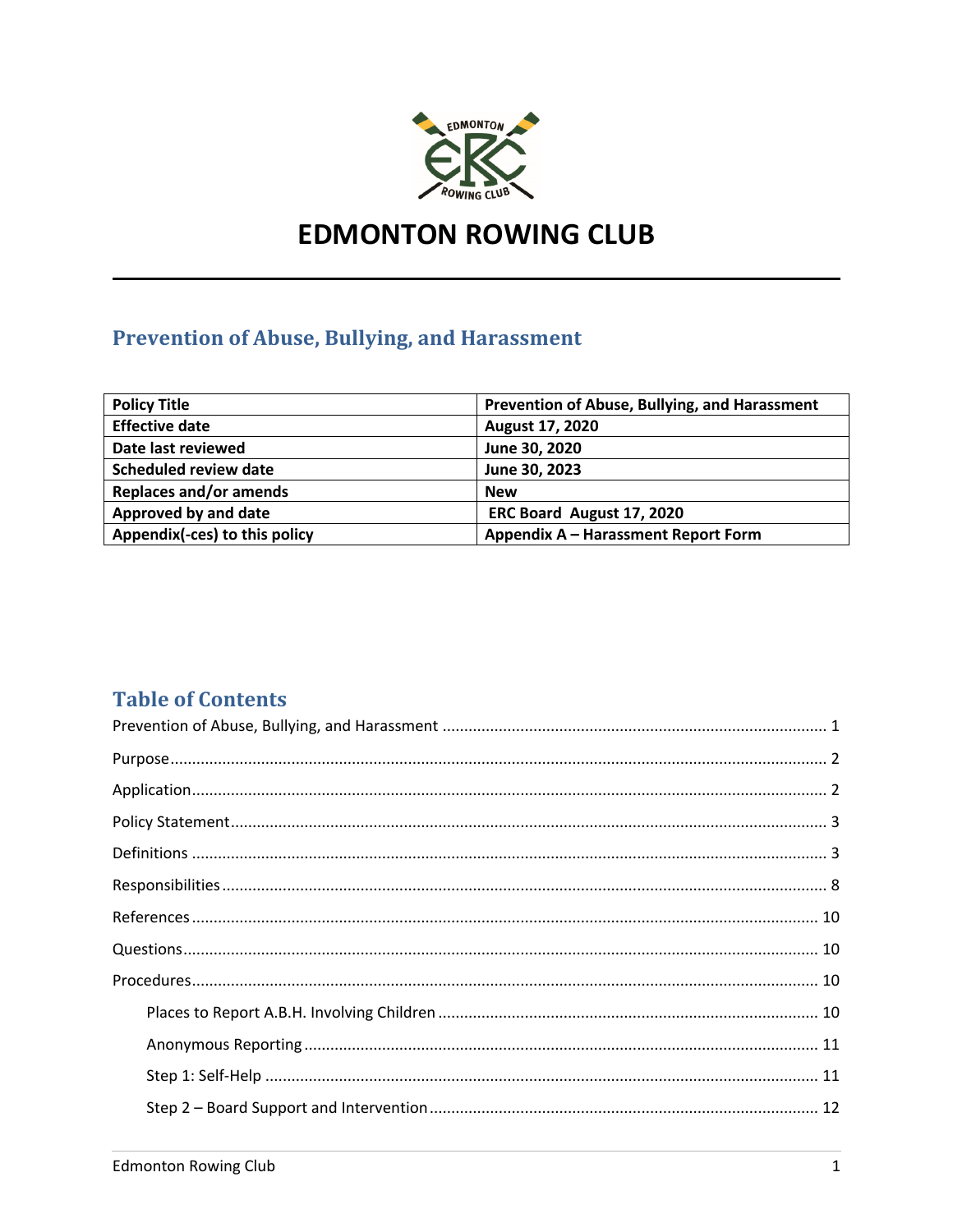| Step 3: Where to Report an Incident Involving an ERC Member or Participant 12 |  |
|-------------------------------------------------------------------------------|--|
|                                                                               |  |
|                                                                               |  |
|                                                                               |  |
|                                                                               |  |

## **Purpose**

- 1. The purpose of this policy is
	- to provide everyone in the ERC community with a mechanism for dealing with behaviour and actions that may be offensive, harassing or intimidating, and to ensure, as much as practical, that such behaviour does not occur at any ERC Activity or any other activity or undertaking which can be reasonably related to ERC Operations;
	- To inform members that they are specifically responsible for the actions of their guests;
	- To alert all ERC staff and ERC members to the fact that harassment, discrimination, bullying and abuse are offences under the law.
	- To describe the types of behaviour that shall be considered contrary to this Policy.
- 2. This Policy and associated procedures define prohibited behaviour(s) that constitute Abuse, Bullying and Harassment (A.B.H.); explain procedures for individuals to report incidents of A.B.H.; and outline procedures that ERC will follow in responding to reports of A.B.H. that fall within its jurisdiction to administer.
- 3. In addition, this Policy describes the procedures for individuals to follow if they observe other individuals being subject to A.B.H. behaviours.

## **Application**

- 4. This Policy and associated procedures apply to all individuals who are part of the ERC community including but not limited to ERC members, staff, program participants, coaches, officials, umpires, athletes, regatta organizers, administrators, volunteers and contractors of ERC.
- 5. This Policy applies to the conduct of those individuals at any activities, programs and events that are under the direct control of ERC.
- 6. The complaint process identified in this Policy is available to all members of the ERC community. In circumstances where a complaint is made against an individual who is not on ERC staff or a member of ERC the process in this Policy will be applied to the extent possible and the complaint will be addressed in accordance with the spirit of this policy.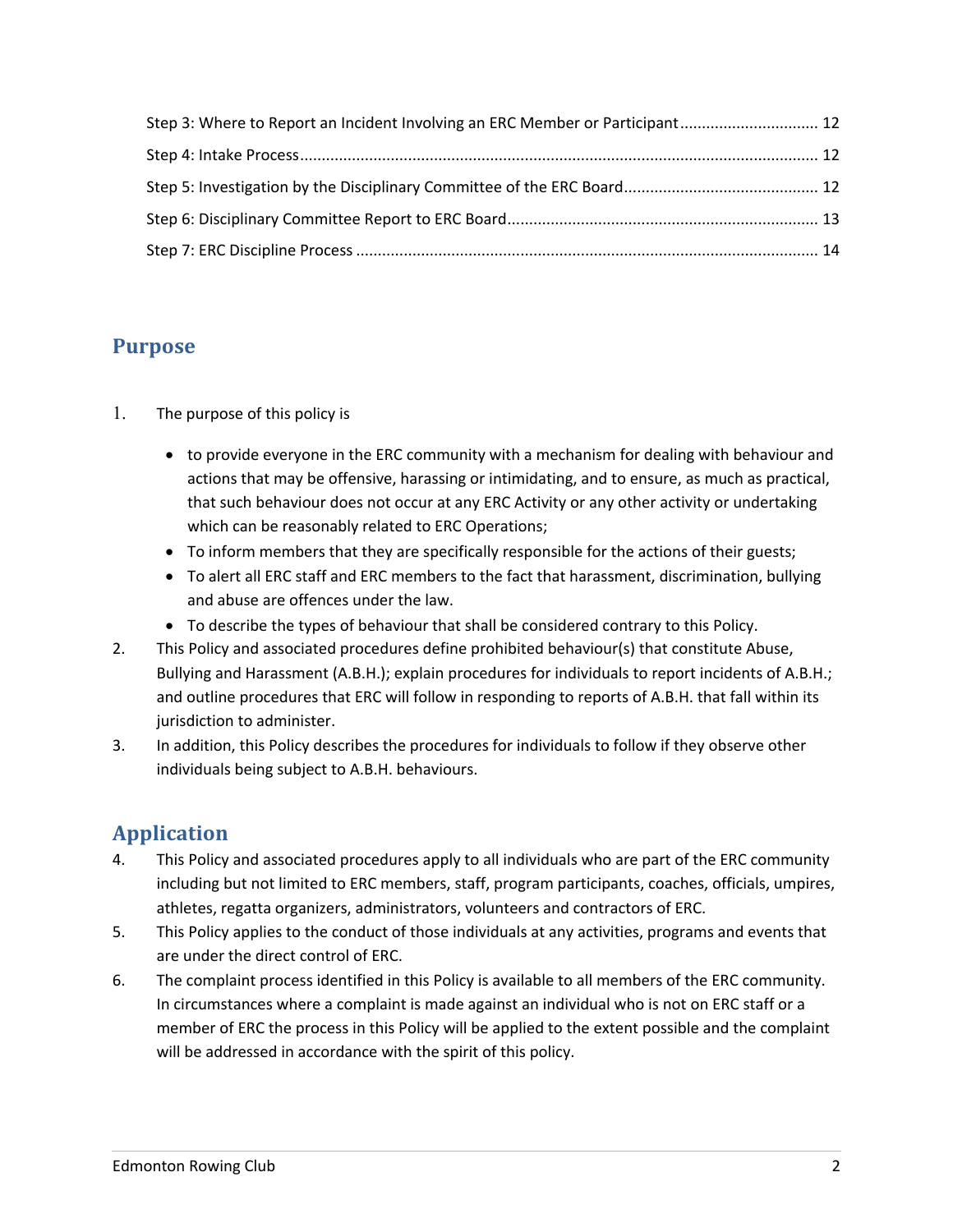## **Policy Statement**

- 7. ERC has adopted this Prevention of Abuse, Bullying and Harassment Policy and Procedure (Policy) to make it clear that the Club will not tolerate A.B.H. behaviours by an individual that are directed at and offensive to another individual (prohibited behaviours).
- 8. ERC is committed to educating its staff and to providing information to all of its members and staff regarding this policy.
- 9. For the purposes of this policy, sport and/or workplace A.B.H. can occur in the following places:
	- during day-to-day club programs both on and off the water, lessons, in the waiting areas and parking lots of the Club, at sporting events, competitions, and in training sessions;
	- at the boathouse and indoor training facility;
	- at sport related social functions;
	- at the business functions of ERC such as meetings, conferences, training sessions and workshops;
	- during sport related travel; and
	- through any form of communication device/system including but not limited to telephone, email, fax, websites, and postal service.
- 10. Individuals found to have engaged in conduct that violates this Policy may be disciplined in accordance with the ERC Discipline Policy.
- 11. When ERC receives a report of A.B.H. that involves harm or risk of harm to a minor child or children, ERC shall advise the individual making the report to contact the appropriate Police and/or Child Protection Agency. (**Child Abuse Hotline:** 1-800-387-5437 (KIDS); Edmonton Police Children's Services Crisis Unit at 780-422-2001) Additional resources (listening and referral services) are available to individuals through the Canadian Sport Helpline (http://abuse-freesport.ca/en/ and http://sport-sans-abus.ca/fr/ or Toll-free at 1-888-837-7678).
- 12. Every person who experiences prohibited behaviours continues to have the right to seek assistance from the police, their provincial child protection authority, civil courts, and their provincial human rights bodies, even when steps are being taken under this policy.

## **Definitions**

13. **"Abuse"** is defined as any form of physical, emotional and/or sexual mistreatment or lack of care which causes physical injury or emotional damage to a child. A common characteristic of all forms of abuse against children and youth is an abuse of power or authority and/or breach of trust.

Abuse is an issue of child protection. Protection refers to provincial, territorial or First Nationband appointed child protective services. A child may be in need of protection from harm if abuse or neglect is suspected.

#### *Emotional Abuse*

Emotional abuse may include a chronic attack on a child's self-esteem. It is psychologically destructive behavior by a person in a position of power, authority or trust. It can take the form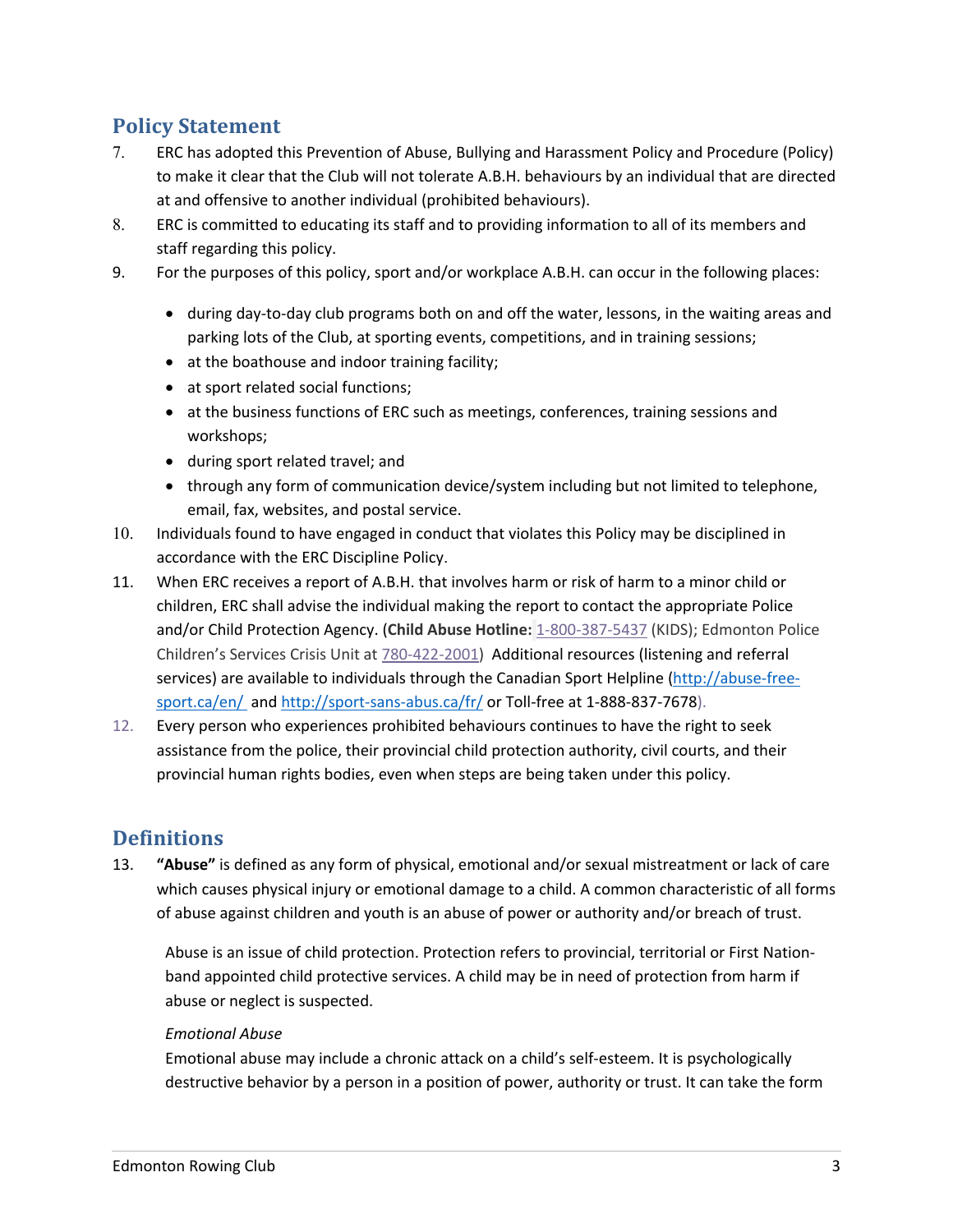of name-calling, threatening, ridiculing, berating, intimidating, isolating, hazing or ignoring the child's needs.

#### *Physical Abuse*

Physical abuse occurs when a person in a position of power or trust purposefully injures or threatens to injure a child. This may include but is not limited to slapping, hitting, shaking, kicking, pulling hair or ears, throwing, shoving, grabbing, hazing or excessive exercise as a form of punishment.

#### *Neglect*

Neglect is the chronic inattention to the basic necessities of life for a child such as clothing, shelter, nutritious diets, education, good hygiene, supervision, medical and dental care, adequate rest, safe environment, moral guidance and discipline, exercise and fresh air. Some examples of neglect occurring in a sport environment are:

- Inadequate shelter/unsafe environments such as: Lack of maintaining equipment or facility.
- Forcing athletes to participate without proper protective equipment.
- Inadequate clothing such as: Preventing athletes from dressing adequately for weather conditions or making them stay in wet clothes as punishment following training or a competition.
- Inadequate supervision such as: Leaving young athletes unsupervised in a facility or on a team trip.
- Lack of medical/dental care such as: Ignoring or minimizing injuries; ignoring medical advice; not seeking medical or dental attention when warranted.
- Inadequate education such as: Encouraging athletes to not do homework, to not attend school, or to drop out.
- Inadequate rest such as: Overdoing or increasing workouts as punishment; prohibiting adequate sleeping or resting time.
- Inadequate moral guidance and discipline such as: Not providing adequate supervision during team functions; hiring strippers or prostitutes; offering pornography to young athletes.

#### *Sexual Abuse*

Sexual abuse may include a child being used by an individual with more power for their own sexual stimulation or gratification. There are two categories of sexual abuse: contact and noncontact.

### 14. "**Activity**", depending on the context, means:

• any ERC organized event including, but not limited to, day trips, general and special socials, charter trips, training, general membership meetings or any other activity or undertaking;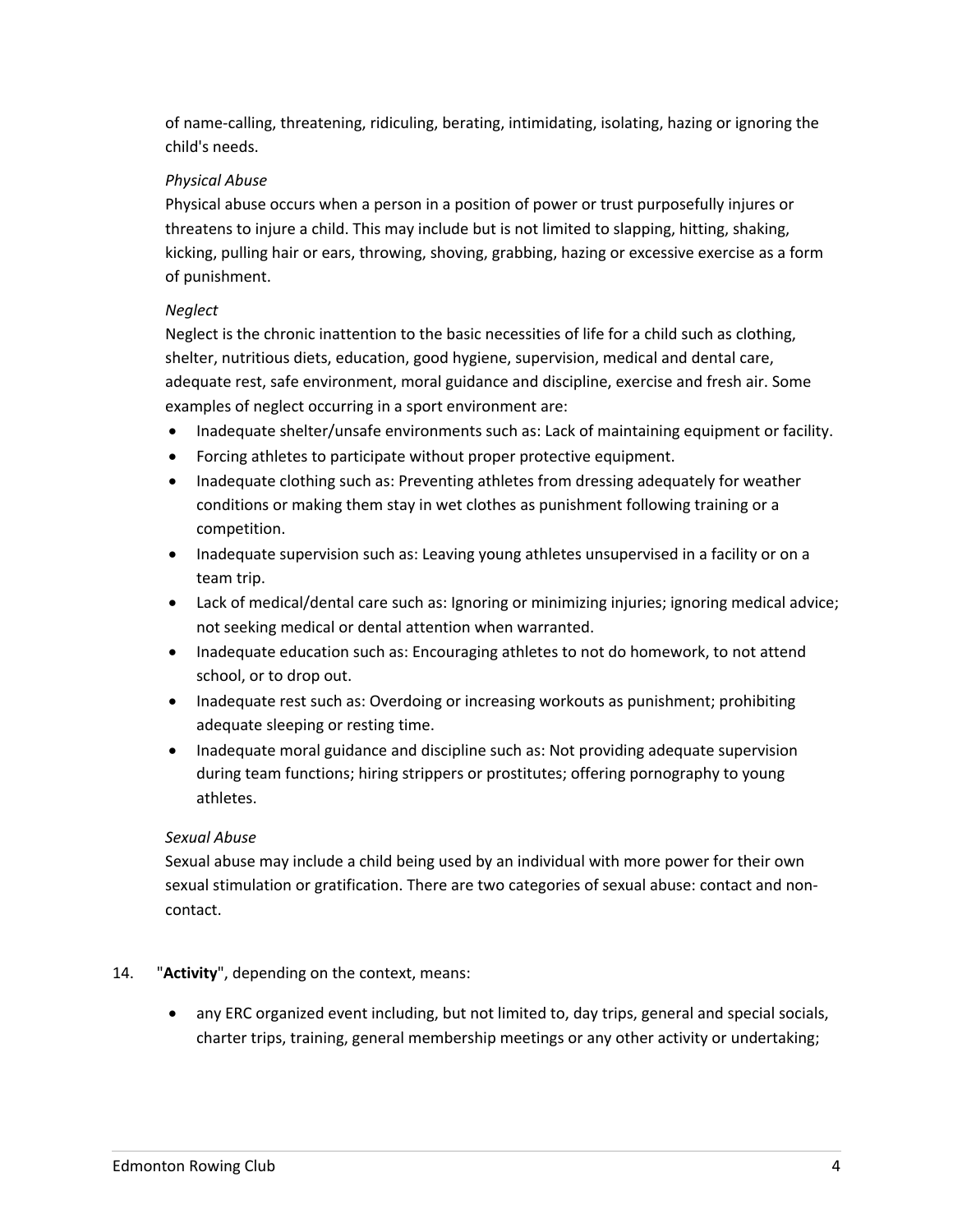- a rowing activity using either a private boat or an ERC boat or other ERC equipment which can be reasonably related to a relationship established between or among members of the ERC community.
- 15. **"Bullying"** is defined as conduct occurring between individuals that is hurtful interpersonal mistreatment of a person and is an act of hurting someone in order to insult, humiliate, degrade or exclude them. Bullying occurs between individuals of any age. For this reason, it is differentiated from harassment. It is "mean" behavior. Bullying may also take the form of cyber bullying which involves bullying over the internet.

Bullying can be:

- Hurting behaviour based on oppression and "meanness"
- Based on power differences
- Intentional or non-intentional, but can be interpreted to be intentional
- Intense and repeated over time (generally, but not necessarily)
- Oppressive, leading to isolation of victims.

Hurtful actions may be, but are not limited to:

- Physical: hitting, kicking, grabbing, shoving, spitting on, beating up others, damaging or stealing another person's property
- Verbal: name-calling, humiliating, degrading behavior, hurtful teasing, threatening someone (this may happen in notes or in person, over the phone, through text messages or the internet)
- Relational: making others look foolish, excluding peers, spreading gossip or rumours (this may happen in person, over the phone, through text messages or the internet)
- Reactive: engaging in bullying as well as provoking bullies to attack by taunting them (this may happen in person, over the phone, through text messages or the internet)
- Cyber: occurring over the internet, including through social media.
- 16. **"Child"** is defined as a person under the age of 18.
- 17. "**Club**" means the Edmonton Rowing Club (ERC).
- 18. "**Complainant**" means any individual member of the ERC community making a formal Complaint of A.B.H.
- 19. "**Complaint**" means a complaint filed, in writing, by a Complainant.
- 20. "**Confidential**" means the requirement for ERC to handle A.B.H. complaints in a manner to protect, insofar as is possible, the confidentiality of those involved.
- 21. "**Discrimination**" means a differentiation or distinction in the manner of treatment of an individual by a person, whether intentional or unintentional, and based on the enumerated grounds found in the *Alberta Human Rights Act*: race, colour, ancestry, place of origin, political belief, religion, marital status, family status, physical or mental disability, sex, sexual orientation, age and criminal or summary conviction offences where unrelated to the employment or intended employment of that individual.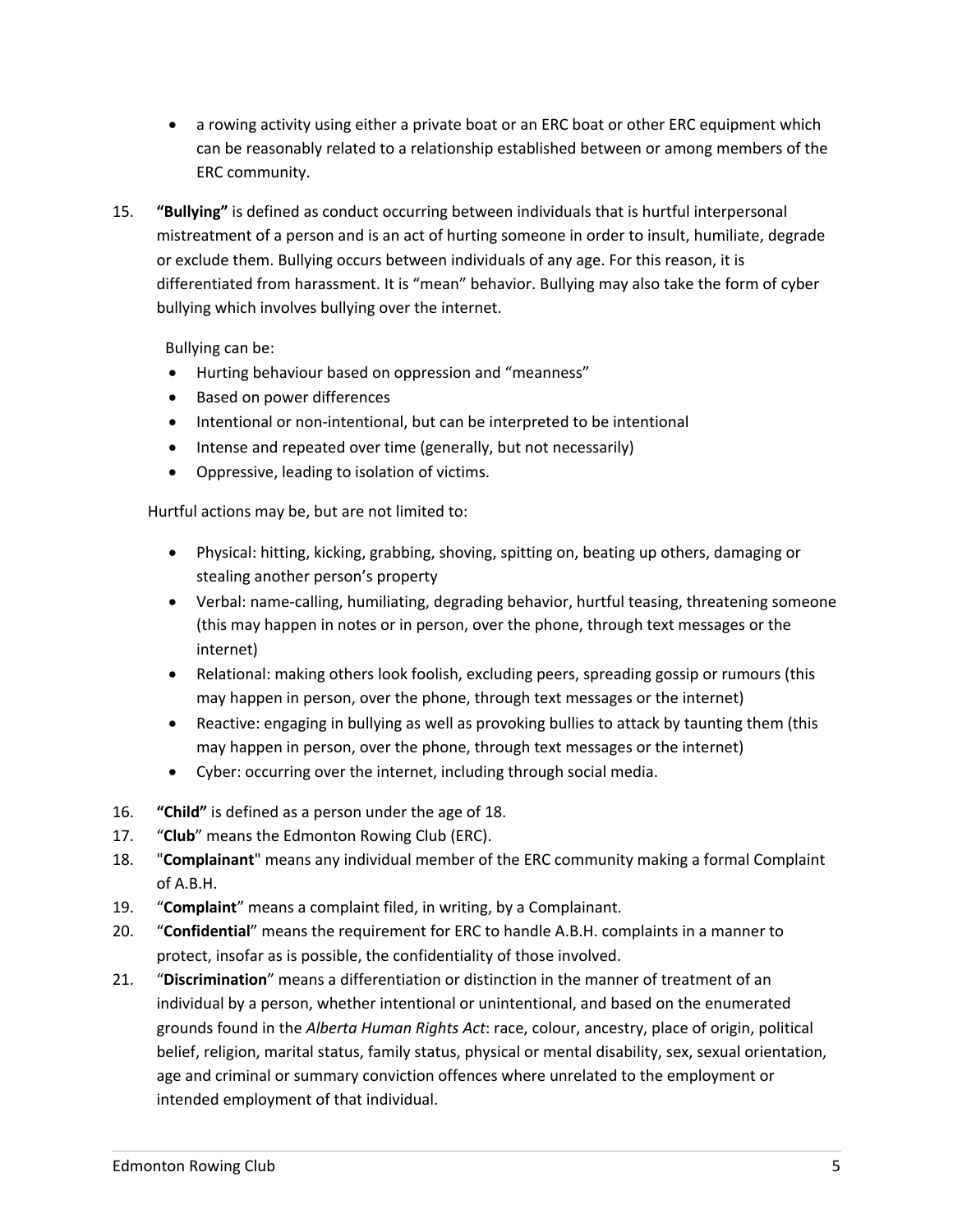- 22. "**ERC Operations**" means any activities, programs, and events that are under the direct control of ERC.
- 23. "**Guest**" means any person participating in an Activity who is not a Member, but who was invited to participate in the Activity at the request of a Member.
- 24. **"Harassment"** is defined as a course of comment or conduct that is known or ought reasonably to be known to be vexatious and unwelcome, or Sexual Harassment. Harassment occurs between adults, defined as individuals over the age of 18. While it is usually based on a course or pattern of behaviour, a single incident can be serious enough to constitute harassment.

Harassment is a form of discrimination; the *Alberta Human Rights Act* states that prohibited grounds of discrimination are those that are based on race, colour, ancestry, place of origin, political belief, religion, marital status, family status, physical or mental disability, sex, sexual orientation, age and criminal or summary conviction offences where unrelated to the employment or intended employment of that individual. Harassment, discrimination, bullying and abuse (referred to below as "prohibited behaviours") are offensive, degrading and threatening. In its most extreme forms, harassment can be an offence under Canada's Criminal Code.

Types of behavior which constitute harassment include, but are not limited to:

- Unwelcome jokes, innuendo or teasing about a person's body or appearance
- Condescending, patronizing, threatening or punishing actions which undermine self-esteem or diminish performance
- Practical jokes which cause awkwardness or embarrassment, endanger a person's safety or negatively affect performance
- Unwanted or unnecessary physical contact including touching, patting or pinching
- Any form of hazing
- Any form of physical assault or abuse
- Any sexual offence
- Behaviours such as those described above which are not directed towards individuals or groups, but which have the effect of creating a negative or hostile environment
- Unwelcomed behaviour of one individual towards another which the individual ought to have known would be unwanted.
- Racial harassment can take the form of unwelcome remarks, jokes, innuendos or taunting about a person's racial or ethnic background, colour, place of birth, citizenship, culture or ancestry.
- 25. "**Harm**" is defined as 'any detrimental effect of a significant nature on a child's physical, psychological or emotional well-being.' Harm, in children, may be caused by physical or emotional abuse, neglect, and/or sexual abuse or exploitation or bullying. Harm in adults may be caused by harassment or bullying.
- 26. **"Independent Third Party" (ITP)** is defined as an external party who has demonstrated competence in conducting neutral, independent investigations into reports of abuse, harassment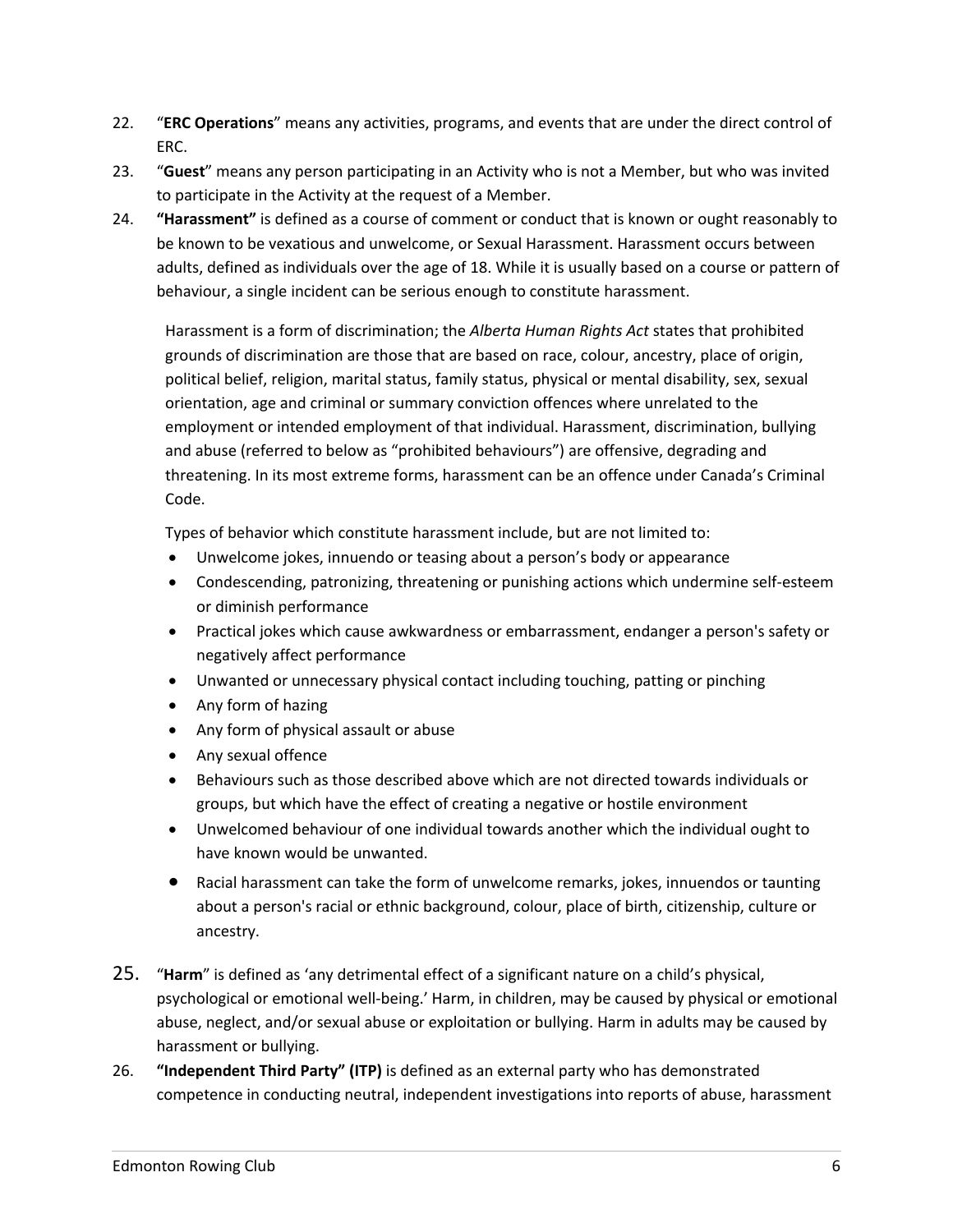and bullying. An ITP is engaged when a complaint is made through RCA. The ITP will not be an employee or member of the Board of Directors of Canada Rowing Avrion or ERC. The selection of an ITP will be made for a maximum of a one-year term and the candidacy of the ITP will be reviewed and approved by the RCA Board of Directors on an annual basis.

- 27. "**Member(s)**" means any current ERC Member as defined in ERC's Code of Conduct.
- 28. **"Misconduct"** is defined as behaviour or a pattern of behaviour that is found by a formal (for example an independent investigation) or informal process (for example an internal fact-finding review or investigation) to be contrary to the ERC Code of Conduct and that is not abuse, harassment, or bullying. A finding of Misconduct may constitute a minor or major infraction as defined by the ERC Discipline Policy.
- 29. **"Neglect"** (see Abuse)
- 30. **"Physical Abuse"** (see Abuse)
- 31. "**Prohibited Behaviour**" means improper conduct by an individual that is directed at and offensive to another individual in any premises associated with ERC operations, including at any event or program, and that the individual knew or ought to have known would cause offence or harm. It comprises objectionable act(s), comment(s) or display(s) that demean, belittle, or cause personal humiliation or embarrassment, and any act of intimidation or threat. It also includes harassment within the meaning of the *Alberta Human Rights Act* (i.e. race, colour, ancestry, place of origin, political belief, religion, marital status, family status, physical or mental disability, sex, sexual orientation, age and criminal or summary conviction offences where unrelated to the employment or intended employment of that individual). Abuse, Bullying, Harassment, Sexual Harassment, Discrimination and Misconduct are examples of Prohibited Behaviours.

The Prohibited Behaviour does not have to be made with the intent to harass to be in violation of this Policy. Prohibited Behaviours include those actions taken by an individual to interfere with the resolution of a harassment complaint; retaliation against an individual for filing a harassment complaint; or filing an unfounded harassment complaint intended to cause harm

- 32. "**Respondent**" means the party accused of Harassment by the Complainant and as set out in the Complaint.
- 33. "**Retaliation**" or "**Reprisal**" means any improper treatment against a Member or Members for having filed a complaint under this Policy, having participated in any procedure under this Policy or for having associated with a Member who properly invoked this Policy or participated in any procedure under this Policy.
- 34. "**Sexual Abuse**" (see Abuse)
- 35. **"Sexual harassment"** is defined as deliberate or repeated, unsolicited sexually- oriented comments, anecdotes, gestures or conduct that i) are offensive and unwelcome, or ii) create an offensive, hostile or intimidating environment, or iii) can reasonably be expected to be harmful to participants in the sport environment.

Further, for the purposes of this Policy, sexual harassment is the use of power or authority in an attempt to coerce another person to engage in or tolerate sexual activity. Such abuses of power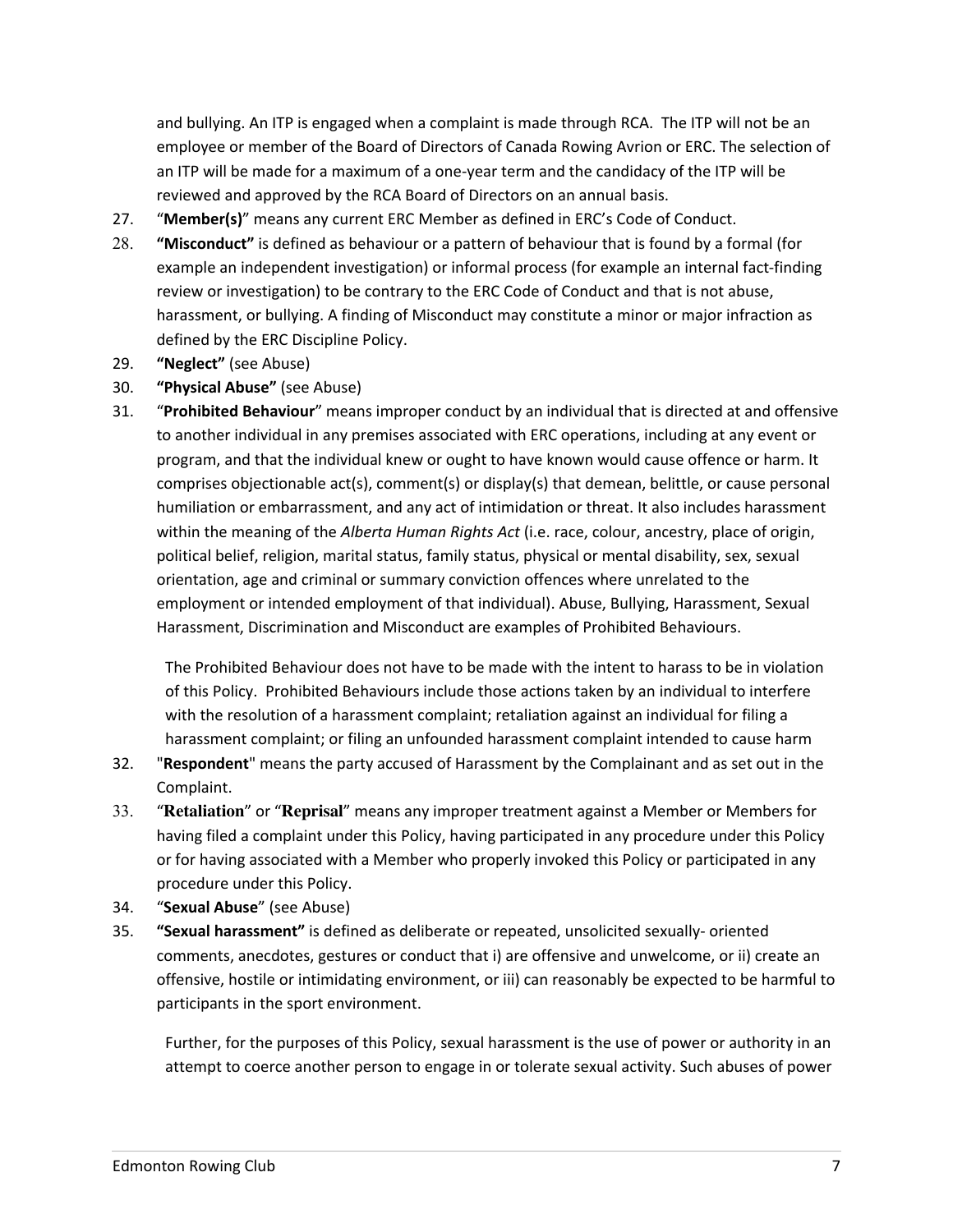and authority include, but are not limited to, explicit or implicit threats of reprisals for noncompliance or promises of reward for compliance.

Examples of types of behaviour which could constitute Sexual Harassment include, but are not limited to, the use of promises or threats contingent on the performance of sexual favours, the display of sexually offensive material, leering or other suggestive or obscene gestures, unwanted physical contact or sexual attention and unwelcome sexual flirtations, remarks, comments, inquiries, advances, requests or invitations whether indirect or explicit.

Sexual Harassment is not limited to sexual remarks or conduct. The ERC considers sexist and sexually degrading terms, remarks and comments to constitute Sexual Harassment and will address such incidents in accordance with the procedures set out in this Policy.

Sexual harassment may occur in the form of conduct by males towards females, between males, between females, or by females towards males.

| Body                              | Action                                                                                                                                                                                                                   |
|-----------------------------------|--------------------------------------------------------------------------------------------------------------------------------------------------------------------------------------------------------------------------|
| Vice President/Safety<br>Director | 1. Ensure that all revisions to the Human Rights Legislation policy,<br>definitions, penalties and procedures on harassment are reflected in<br>the Prevention of Abuse, Bullying and Harassment Policy and<br>Procedure |
|                                   | 2. Make sure every employee understands the policy and procedures<br>for dealing with Prohibited Behaviours.                                                                                                             |
|                                   | 3. Inform athletes, coaches, administrators, officials, volunteers and<br>staff of their responsibility to provide a harassment-free sporting and<br>work environment.                                                   |
|                                   | 4. Inform any person under the direction of ERC of the Club's<br>Prevention of Abuse, Bullying and Harassment Policy and Procedure.                                                                                      |
|                                   | 5. Provide clarification of what constitutes Abuse, Bullying, Harassment,<br>Discrimination and Misconduct.                                                                                                              |
|                                   | 6. Inform persons under ERC's direction of the procedures for handling<br>harassment complaints.                                                                                                                         |
| <b>Board</b>                      | 1. Play a positive role in raising the awareness and understanding of<br>harassment among members and staff and make it clear that<br>harassment will not be tolerated.                                                  |
|                                   | 2. When required, establish a Disciplinary Committee of the Board with                                                                                                                                                   |

## **Responsibilities**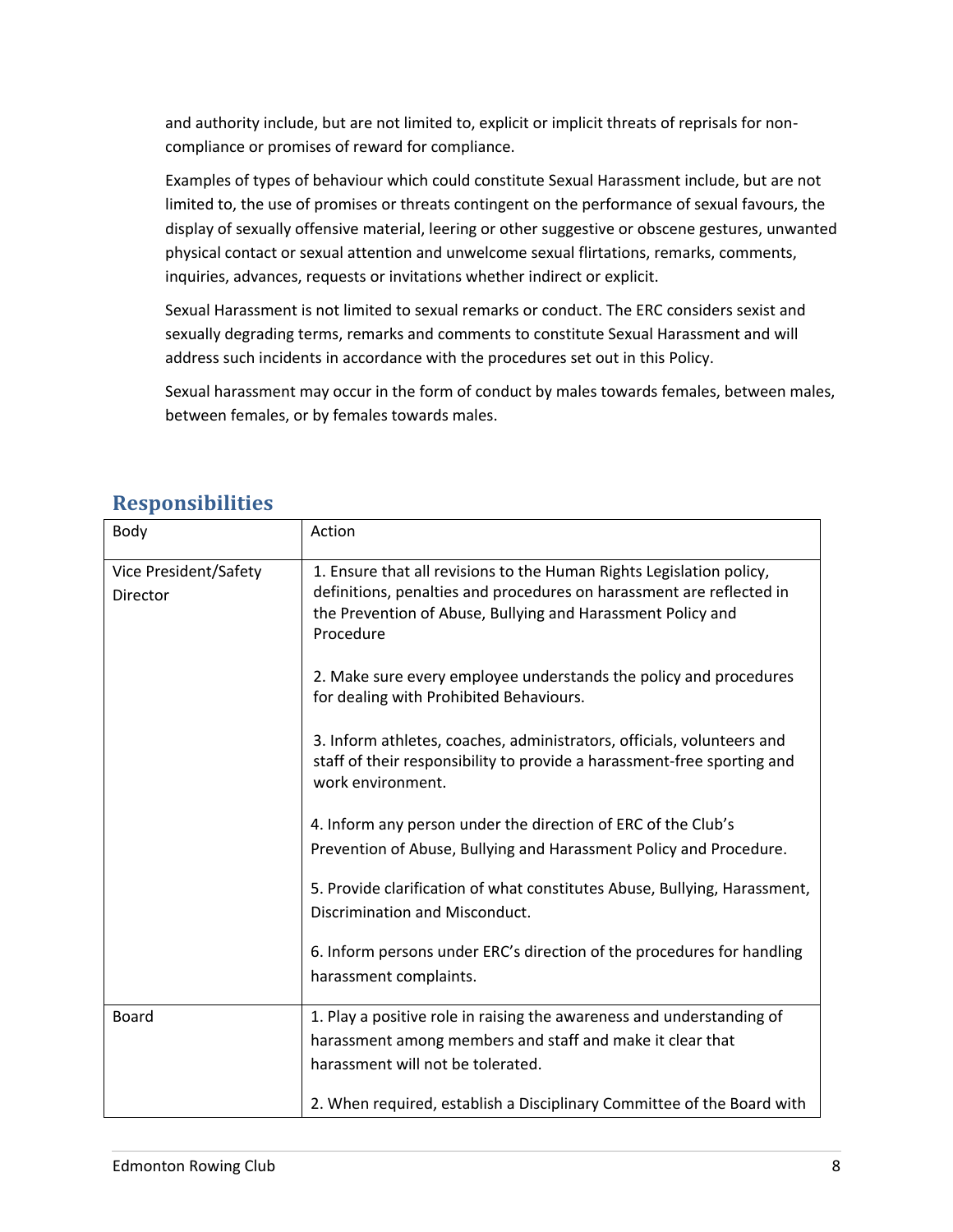|                               | the mandate to investigate formal complaints of A.B.H., Discrimination,<br>or Misconduct and prepare a report of the findings of the investigation.<br>The report should also include a recommendation as to the disciplinary<br>action as appropriate for the complaint.<br>3. Decide the appropriate disciplinary action against an athlete, coach,<br>administrator, volunteer or employee found to have abused, bullied,<br>harassed, or discriminated against someone, based on a report from<br>the Disciplinary Committee. |
|-------------------------------|-----------------------------------------------------------------------------------------------------------------------------------------------------------------------------------------------------------------------------------------------------------------------------------------------------------------------------------------------------------------------------------------------------------------------------------------------------------------------------------------------------------------------------------|
| PRESIDENT                     | Action if a Written Complaint was not Made                                                                                                                                                                                                                                                                                                                                                                                                                                                                                        |
|                               | Make a determination of ERC's jurisdiction over the reported<br>1.<br>behaviour.                                                                                                                                                                                                                                                                                                                                                                                                                                                  |
|                               | Make a determination if the complaint can be resolved informally.<br>2.                                                                                                                                                                                                                                                                                                                                                                                                                                                           |
|                               | Investigate to determine whether Prohibited Behaviours of concern<br>3.<br>are occurring.                                                                                                                                                                                                                                                                                                                                                                                                                                         |
|                               | Facilitate informal resolution if appropriate. If informal resolution<br>4.<br>is successful close the file and report the outcome to the board.                                                                                                                                                                                                                                                                                                                                                                                  |
|                               | 5.<br>Prepare and deliver a review of the Prevention of Abuse,<br>Harassment and Bullying Policy and Procedure to the appropriate<br>ERC community.                                                                                                                                                                                                                                                                                                                                                                               |
|                               | Action if a Written Complaint was Made                                                                                                                                                                                                                                                                                                                                                                                                                                                                                            |
|                               | Intake of the complaint forms.<br>1.                                                                                                                                                                                                                                                                                                                                                                                                                                                                                              |
|                               | Make a determination of ERC's jurisdiction over the complaint.<br>2.                                                                                                                                                                                                                                                                                                                                                                                                                                                              |
|                               | 3.<br>Report the written complaint to the Board and request that a<br>Disciplinary Committee be established with the mandate to<br>investigate and resolve the formal complaint.                                                                                                                                                                                                                                                                                                                                                  |
|                               |                                                                                                                                                                                                                                                                                                                                                                                                                                                                                                                                   |
| <b>Disciplinary Committee</b> | Investigate and correct A.B.H. complaints as soon as instructed by<br>1.<br>the Board.                                                                                                                                                                                                                                                                                                                                                                                                                                            |
|                               | Upon receipt of a formal complaint, inform the respondent and the<br>2.<br>complainant in writing as to what action or investigation is to take<br>place and inform the alleged harasser and the complainant of the                                                                                                                                                                                                                                                                                                               |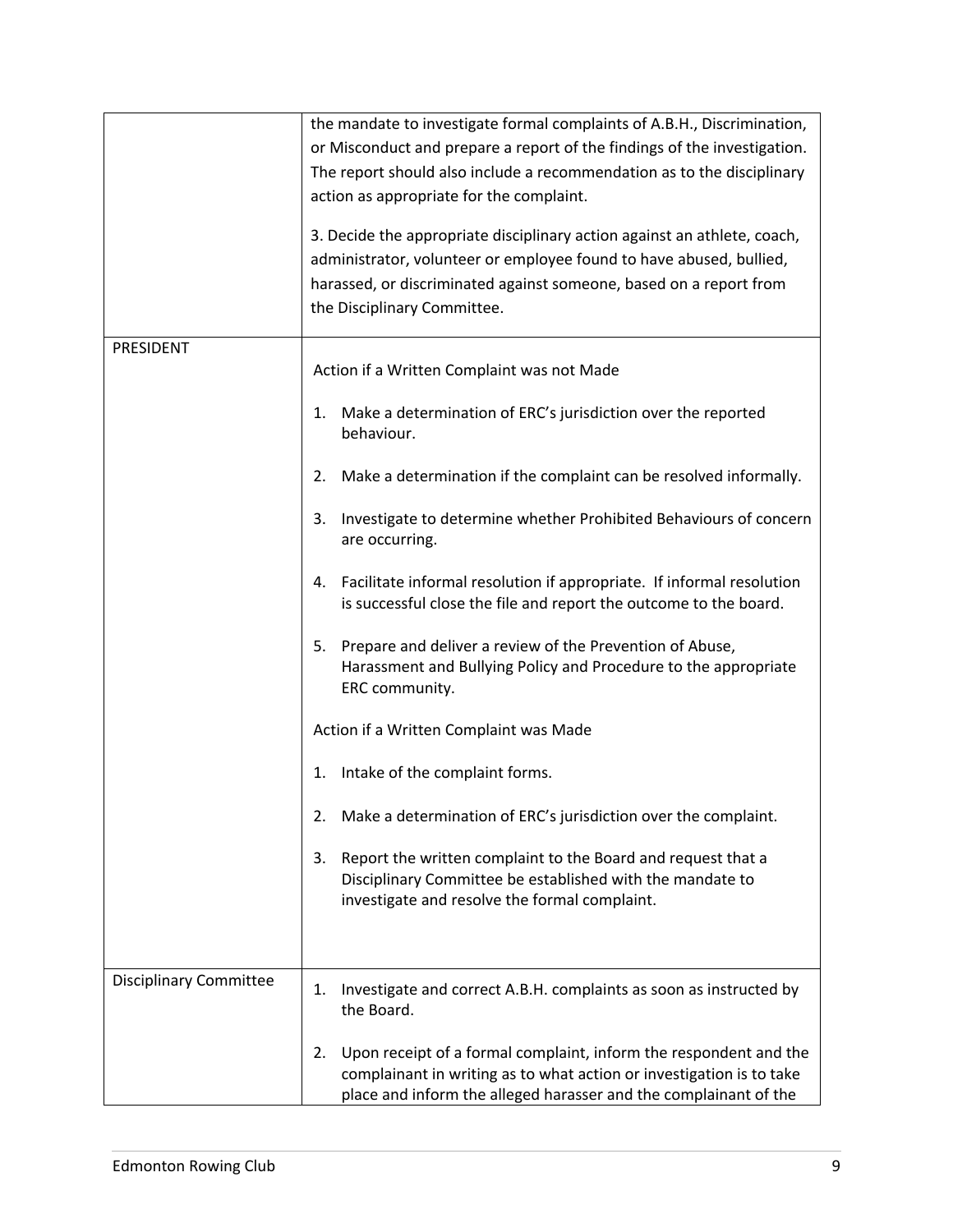|             | outcome of any action or investigation in writing.                                                                      |
|-------------|-------------------------------------------------------------------------------------------------------------------------|
|             | Report findings to the Board.<br>3.                                                                                     |
|             | Recommend appropriate disciplinary action against an individual<br>4.<br>found to have engaged in prohibited behaviour. |
| Respondent  | 1. Keep a record of your version of the alleged incident.                                                               |
|             | 2. Discuss matter with the Safety Director or other member of the<br>Board.                                             |
|             | 3. Cooperate with the individual(s) investigating the complaint.                                                        |
| Complainant | 1. In the case of a formal complaint, prepare a complaint form<br>containing an account of the incident(s).             |
|             | 2. Cooperate with the individual(s) investigating the complaint.                                                        |

36. The ultimate responsibility for dealing with complaints rests with the ERC Board of Directors. Since A.B.H. may constitute a highly sensitive subject matter, individuals may report alleged A.B.H. to any member of the Board.

## **References**

- 37. ERC Code of Conduct
- 38. RCA Safe Sport

## **Questions**

39. Questions about this policy and procedure can be directed to the **President or Vice-President of** the ERC.

## **Procedures**

### **Places to Report A.B.H. Involving Children**

40. When any person in authority, including but not limited to a parent, coach, club manager, or ERC Board member, has a reasonable belief that the possibility exists that a Child is being harassed, bullied, abused or neglected by an ERC member, ERC staff or participant, that person shall report to the local child protection authorities, local police or RCMP and shall advise the ERC of having made this report. If a report of A.B.H. involving a Child is first made to ERC, ERC shall direct the person reporting to make the report to the local child protection authorities, or police (**Child**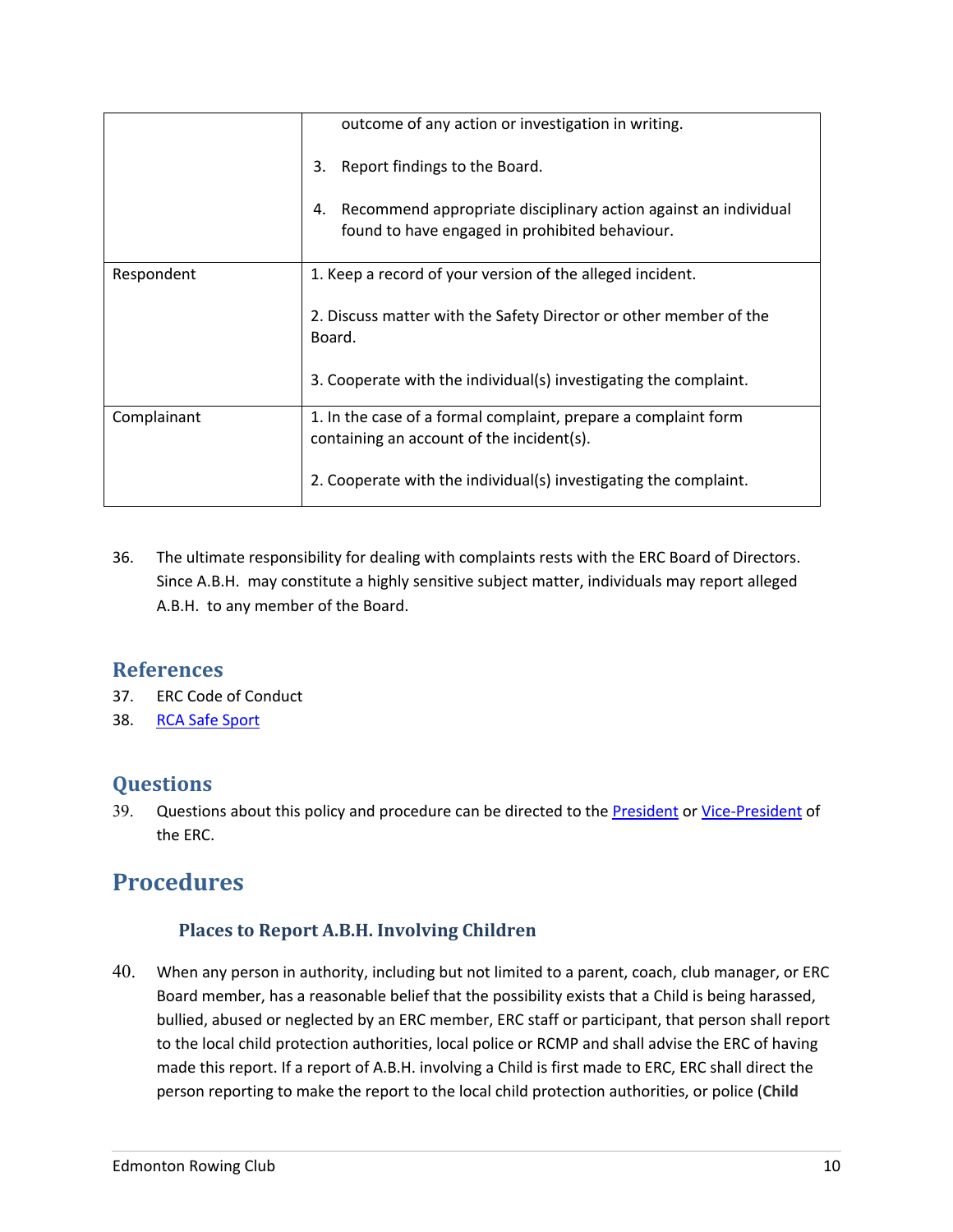**Abuse Hotline:** 1-800-387-5437 (KIDS); Edmonton Police Children's Services Crisis Unit at 780-422- 2001)

41. If a Child seeks to report A.B.H. affecting themselves or another Child, ERC encourages that Child to report the incident to a trusted person in authority, The Kids Help Phone (https://kidshelpphone.ca/, https://jeunessejecoute.ca/, 1-800-668- 6868), the local child protection authorities, RCMP, or police at 9-1-1.

## **Anonymous Reporting**

- 42. An individual seeking to make an anonymous report may contact the Canadian Sport Helpline (http://abuse-free-sport.ca/en/ and http://sport-sans- abus.ca/fr/ Toll-free at 1-888-837-7678). Anonymous reports made to RCA will be referred to the ITP who will determine next steps for processing the report.
- 43. Any member who feels that he/she has experienced A.B.H. at the ERC may take the following steps, including the filing of a formal complaint under this policy, without fear of retribution or reprisal.

## **Step 1: Self-Help**

- 44. An individual who is not a Child who experiences A.B.H. by an ERC member, ERC staff or participant of ERC, or any person who witnesses A.B.H., or any person who believes that A.B.H. has occurred is encouraged to make it known to the harasser or bully that the behaviour is unwelcome, offensive and contrary to the values of ERC and the Prevention of Abuse, Bullying and Harassment Policy and Procedure.
- 45. While there is no obligation to do so, individuals who believe they have been subjected to prohibited behaviours are encouraged to attempt to resolve their concerns by direct communication with the person(s) engaging in the unwelcome conduct. If you feel confident and comfortable in doing so, communicate disapproval in clear terms to the person(s) whose conduct or comments are offensive. Keep a written record of the date, time, details of the conduct, and witnesses, if any. Although this may be difficult to do, telling the person that you do not like their actions is often enough to stop the behaviour. Remind the person that the conduct is against the ERC's Prevention of Abuse, Bullying and Harassment Policy and Procedure, and the Alberta *Human Rights Act*.
- 46. If you are not confident or comfortable with Step 1, have tried Step 1 with unsatisfactory results, or if you become aware of situations where harassing or discriminatory conduct may be occurring with respect to other individuals, you are encouraged to report these matters to the Safety Director or another member of the Board with whom you feel comfortable discussing the matter. The Safety Director or other member of the Board will attempt to reach an informal resolution of the matter when appropriate and you have not filed a formal written complaint.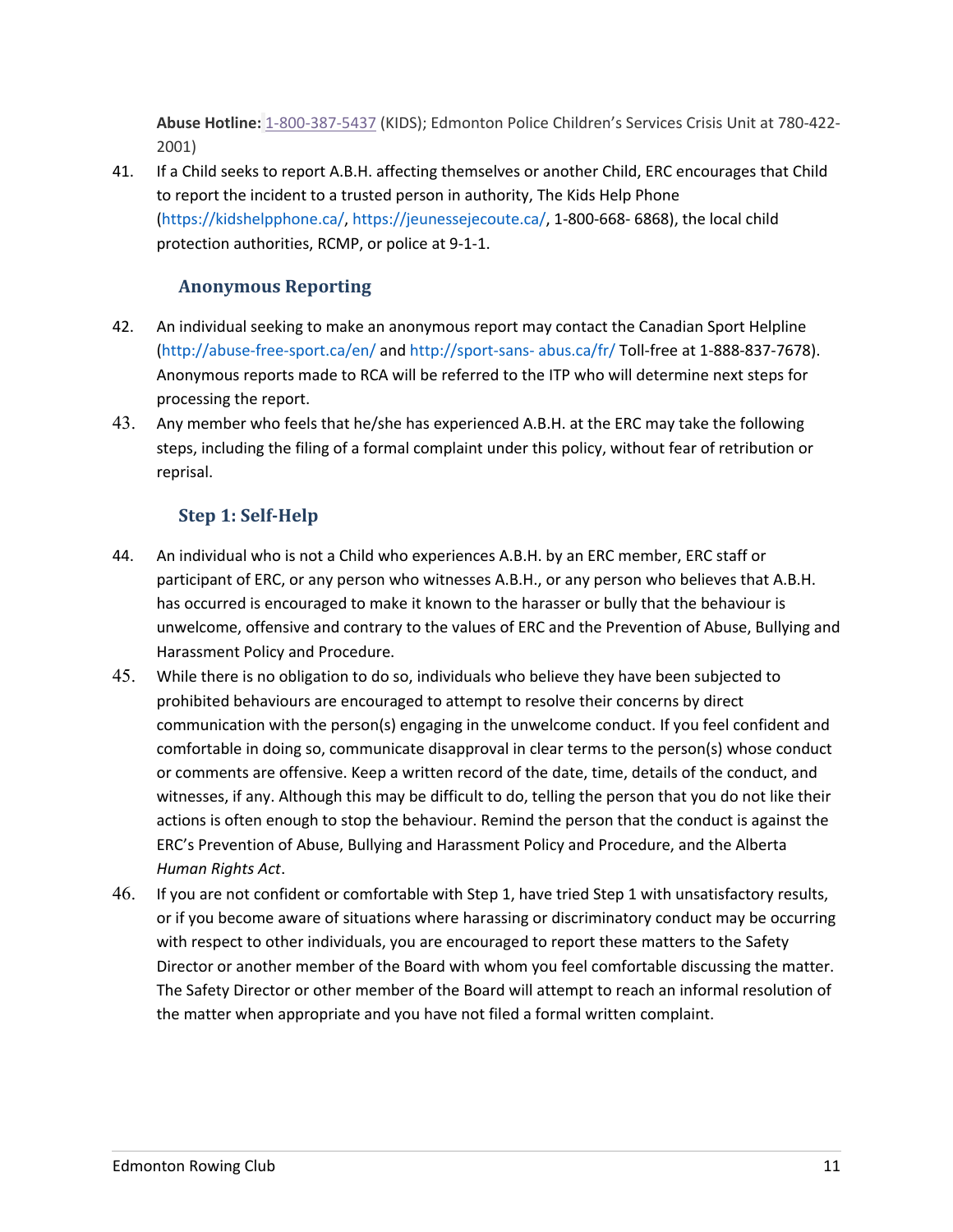## **Step 2 - Board Support and Intervention**

- 47. If allegations of A.B.H. are made against you, keep a record of your version of the alleged incident(s). If you believe the complaint is unfounded or made in bad faith, discuss the matter with a member of the Board.
- 48. Once contacted by the complainant, the role of the Board member is to serve in a neutral, unbiased capacity in receiving complaints and facilitating their informal resolution. If the Board member believes that he or she is unable to act in this capacity, he or she shall refer to the complainant to another member of the Board.
- 49. Any request for support and intervention made to a member of the Board will be handled confidentially.

## **Step 3: Where to Report an Incident Involving an ERC Member or Participant**

- 50. If an individual is not comfortable to confront a harasser or bully or has confronted a harasser or bully and the behaviour did not stop, the individual may
	- a. report the A.B.H. to ERC, or
	- b. report the A.B.H. to Rowing Canada Aviron (RCA).
- 51. If the individual decides to report A.B.H. to RCA, that individual must do so by completing a Report Form, available from the RCA website at https://rowingcanada.org/uploads/2019/07/RCA-Prevention-of-Abuse-Harassment-and-Bullying-Policy-Final\_Approved.pdf .
- 52. If the individual decides to make a formal report of A.B.H. to ERC, that individual must do so by completing the Report Form available in this policy as Appendix A – ABUSE, BULLYING, HARASSMENT AND MISCONDUCT REPORT FORM.

### **Step 4: Intake Process**

- 53. Formal reports of Abuse or Harassment against the President of ERC must be submitted to the Vice President of the Board of Directors for ERC. All other formal reports of A.B.H. must be submitted to the President of ERC. The Vice-President or President, as relevant, will determine next steps for processing the report.
- 54. Where the President or Vice-President determines that a report of A.B.H. does not fall within the jurisdiction of ERC, the President will provide the ERC Board with a written decision on jurisdiction with reasons. The ERC Board will forward the written decision to the individual who filed the report of A.B.H. and to the responding party(-ies), collectively, 'the parties'.

### **Step 5: Investigation by the Disciplinary Committee of the ERC Board**

55. Where the President determines that a report of A.B.H. falls within the jurisdiction of ERC, the President will request the ERC Board to establish a Disciplinary Committee to contact the parties to initiate the investigation process.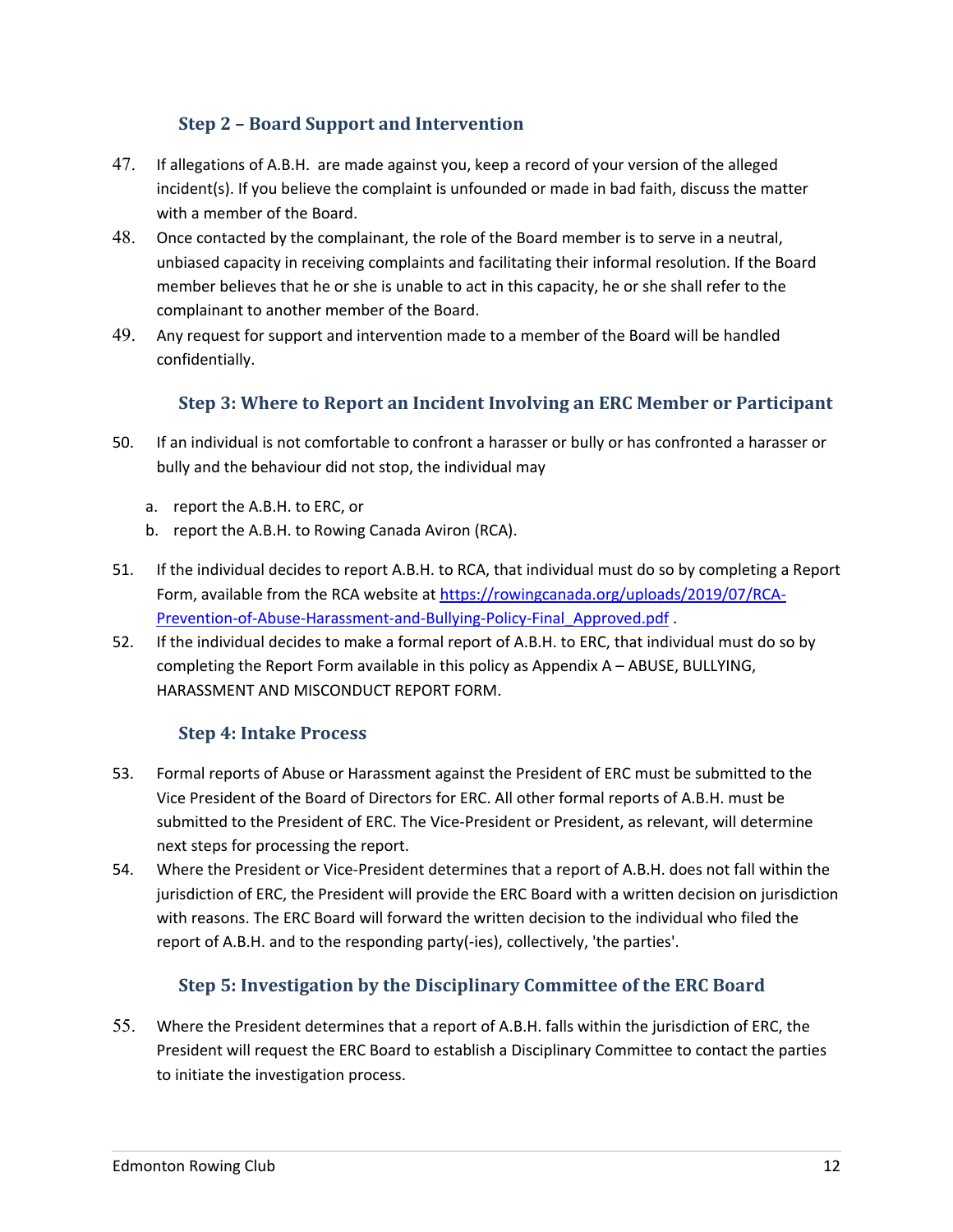- 56. The Committee will be made up of three (3) Members and shall consist of at least one (1) woman and at least one (1) man and shall include at least one (1) individual who is knowledgeable and familiar with A.B.H. issues. If there is no member who is knowledgeable about these issues, the Board may appoint as the third committee member a non-member with the necessary expertise. One (1) member of the Committee will be appointed as Chairperson. Decisions of the Committee shall be by majority vote. If a majority decision is not possible, the vote of the Chairperson shall be the decision of the Committee.
- 57. The Discipline Committee will review the written complaint and determine whether there is sufficient evidence to indicate that a breach of this policy has occurred, in which case a formal investigation of the complaint will be initiated.
- 58. The Committee shall conduct its investigation in a timely and confidential manner.
- 59. The Committee will take the following steps in conducting its investigation:
	- Inform the respondent of the complaint and provide with a written copy
	- Inform the respondent that he or she has ten (10) days to respond in writing, if he or she wishes to do so. If the committee deems the matter to be urgent, this time period may be shortened.
	- Upon reviewing the written complaint and the reply, if provided, the Committee will conduct confidential interviews with all the parties involved and any witnesses to the alleged A.B.H..
	- As soon as possible but in any event within 30 days of completing the investigation, the Committee shall prepare a confidential written report of its findings and decisions.
- 60. The report shall contain:
	- A summary of all the relevant facts
	- A determination as to whether, taken as a whole, the evidence supports the allegations in the complaint, and whether, as a result, it discloses a breach of the Club's Prevention of Abuse, Bullying and Harassment Policy and Procedure.
	- If the acts constitute A.B.H., a direction for disciplinary action against the respondent and recommendation of measures to remedy or mitigate the harm or loss suffered by the complainant.
	- If the Committee determines that the allegations of A.B.H. are vexatious, retaliatory or frivolous, a direction for disciplinary action against the complainant.
	- The names of any third-party witnesses shall not appear in the report and shall be kept in confidence by the Committee.

### **Step 6: Disciplinary Committee Report to ERC Board**

- 61. The Disciplinary Committee will provide its written report to the ERC Board with findings of fact and a determination of whether the alleged behaviour described in the report amounted to A.B.H., Discrimination or Misconduct, along with any recommendations for disciplinary action.
- 62. The Disciplinary Committee will prepare summary reports for distribution to the parties. The summary reports will provide limited information to protect confidentiality of the investigation